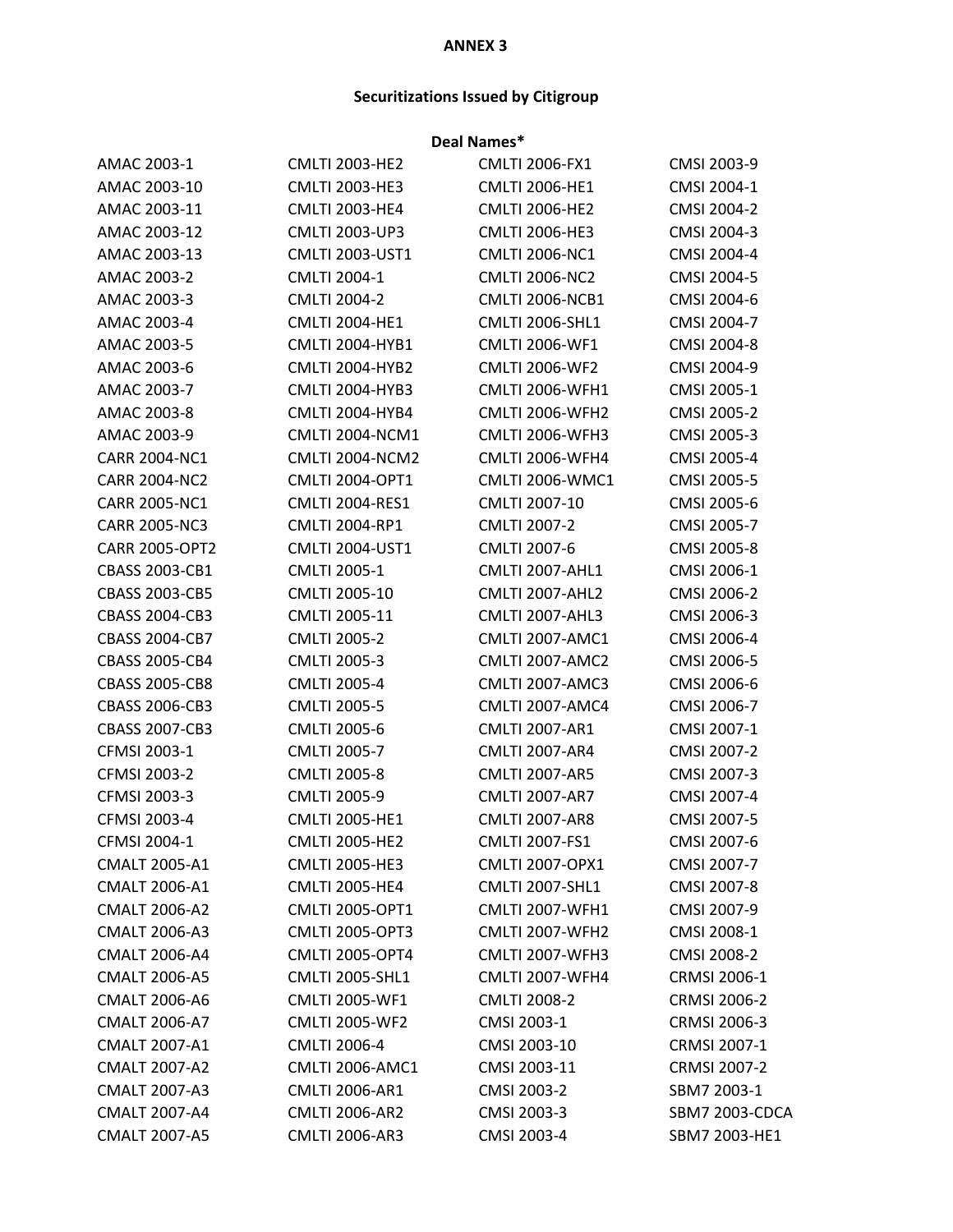| CMALT 2007-A6 | CMLTI 2006-AR5 | CMSL 2003-5 | SBM7 2003-HYB1 |
|---------------|----------------|-------------|----------------|
| CMALT 2007-A7 | CMLTI 2006-AR6 | CMSL 2003-6 | SBM7 2003-NBC1 |
| CMALT 2007-A8 | CMLTI 2006-AR7 | CMSL 2003-7 | SBM7 2003-UP1  |
| CMLTI 2003-1  | CMLTI 2006-AR9 | CMSL 2003-8 | SBM7 2003-UP2  |

**\*Should a securitization inadvertently not be listed notwithstanding that Citi and any of its affiliates served as the issuer, sponsor, depositor or underwriter, that securitization will be treated as if it was listed.**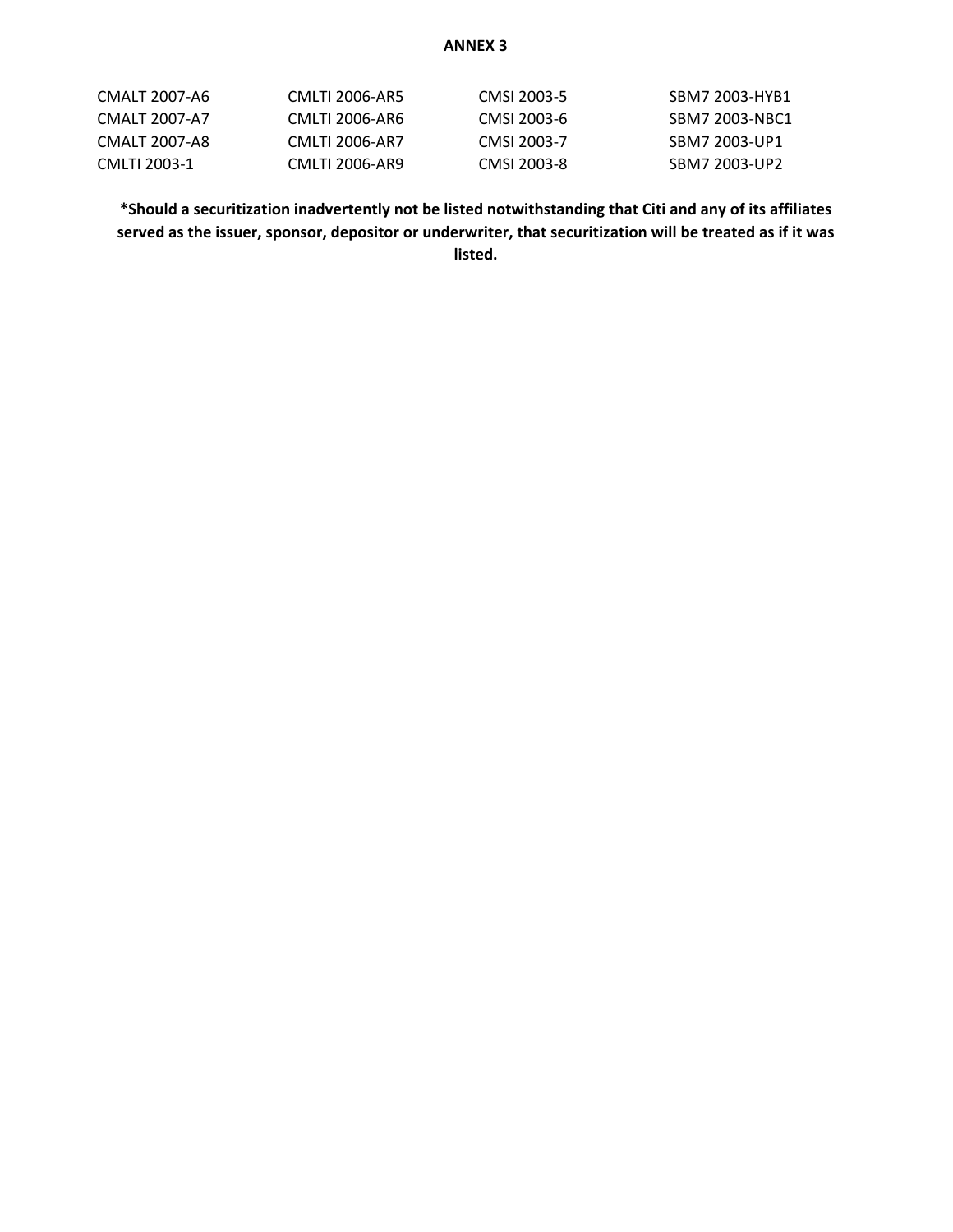# **Securitizations Underwritten by Citigroup**

| Deal Names*        |                       |                        |                       |
|--------------------|-----------------------|------------------------|-----------------------|
| AGFMT 2003-1       | BAYC 2007-3           | CBASS 2006-SC1         | <b>FHAMS 2005-FA9</b> |
| AHM 2004-2         | BAYC 2007-4A          | <b>CBASS 2007-CB2</b>  | <b>FHAMS 2006-AA4</b> |
| AHM 2004-3         | BAYC 2007-5A          | CITHE 2003-1           | <b>FHAMS 2006-FA7</b> |
| AHM 2004-4         | BAYC 2007-6A          | <b>CWALT 2004-24CB</b> | <b>FHAMS 2007-FA2</b> |
| AHM 2005-1         | BAYC 2008-1           | <b>CWALT 2004-35T2</b> | FHASI 2003-7          |
| AHM 2005-4         | BAYC 2008-2           | CWALT 2005-22T1        | FHASI 2004-3          |
| AMIT 2004-1        | <b>BAYRT 2005-E</b>   | <b>CWALT 2005-25T1</b> | FHASI 2004-7          |
| <b>AMIT 2005-1</b> | <b>BAYV 2003-AA</b>   | <b>CWALT 2005-3CB</b>  | <b>FHASI 2004-AR1</b> |
| <b>AMIT 2005-2</b> | <b>BAYV 2003-BA</b>   | <b>CWALT 2005-42CB</b> | <b>FHASI 2004-AR2</b> |
| <b>AMIT 2005-4</b> | <b>BAYV 2003-CA</b>   | <b>CWALT 2005-70CB</b> | <b>FHASI 2004-AR3</b> |
| AMIT 2006-1        | <b>BAYV 2003-D</b>    | <b>CWALT 2005-79CB</b> | <b>FHASI 2004-AR5</b> |
| AMSI 2003-1        | <b>BAYV 2003-E</b>    | <b>CWALT 2006-21CB</b> | <b>FHASI 2005-AR5</b> |
| AMSI 2003-12       | <b>BAYV 2003-F</b>    | <b>CWALT 2006-28CB</b> | <b>FHASI 2006-AR2</b> |
| AMSI 2003-13       | BAYV 2003-G           | <b>CWALT 2006-33CB</b> | FHELT 2003-1          |
| AMSI 2003-2        | <b>BAYV 2004-A</b>    | <b>CWALT 2006-35CB</b> | GECMC 2004-C1         |
| AMSI 2003-3        | <b>BAYV 2004-B</b>    | <b>CWALT 2007-25</b>   | <b>GECMC 2004-C2</b>  |
| AMSI 2003-6        | <b>BAYV 2004-C</b>    | <b>CWALT 2007-5CB</b>  | GECMC 2004-C3         |
| AMSI 2003-AR3      | <b>BAYV 2004-D</b>    | <b>CWALT 2007-6</b>    | GECMC 2005-C1         |
| AMSI 2004-R1       | <b>BAYV 2005-A</b>    | CWHL 2003-29           | <b>GECMC 2005-C2</b>  |
| AMSI 2004-R3       | <b>BAYV 2005-B</b>    | CWHL 2003-44           | GECMC 2005-C3         |
| AMSI 2004-R5       | <b>BAYV 2005-C</b>    | CWHL 2005-23           | GEWMC 2006-1          |
| AMSI 2004-R7       | <b>BAYV 2005-D</b>    | CWHL 2005-6            | <b>GMACM 2004-J4</b>  |
| AMSI 2005-R1       | <b>BAYV 2006-A</b>    | CWL 2004-13            | <b>GMACM 2005-AF2</b> |
| AMSI 2005-R4       | <b>BAYV 2006-B</b>    | CWL 2004-9             | GMACM 2005-J1         |
| ARSI 2003-W1       | <b>BAYV 2006-C</b>    | <b>CXHE 2003-A</b>     | GMACM 2006-J1         |
| ARSI 2003-W2       | <b>BAYV 2006-D</b>    | <b>CXHE 2003-B</b>     | GTSHE 2005-HE1        |
| ARSI 2003-W3       | <b>BAYV 2007-A</b>    | <b>CXHE 2003-C</b>     | <b>HELT 2007-FRE1</b> |
| ARSI 2003-W4       | <b>BAYV 2007-B</b>    | <b>CXHE 2004-A</b>     | <b>HFCHC 2004-1</b>   |
| ARSI 2003-W5       | BHLT 2003-1           | <b>CXHE 2004-B</b>     | <b>HFCHC 2005-1</b>   |
| ARSI 2003-W6       | <b>BVMBS 2005-1</b>   | <b>CXHE 2004-C</b>     | <b>HFCHC 2005-2</b>   |
| ARSI 2003-W7       | <b>CARR 2005-FRE1</b> | <b>CXHE 2004-D</b>     | <b>HFCHC 2005-3</b>   |
| ARSI 2004-W2       | <b>CARR 2005-NC2</b>  | <b>CXHE 2005-A</b>     | <b>HFCHC 2006-1</b>   |
| ARSI 2004-W4       | <b>CARR 2005-NC5</b>  | <b>CXHE 2005-B</b>     | <b>HFCHC 2006-2</b>   |
| ARSI 2004-W5       | CARR 2006-NC1         | <b>CXHE 2005-C</b>     | <b>HFCHC 2006-3</b>   |
| ARSI 2004-W7       | <b>CARR 2006-NC2</b>  | <b>CXHE 2005-D</b>     | <b>HFCHC 2006-4</b>   |
| ARSI 2005-W2       | <b>CARR 2006-NC3</b>  | <b>CXHE 2006-A</b>     | <b>HFCHC 2007-1</b>   |
| ARSI 2005-W4       | <b>CARR 2006-NC4</b>  | <b>FHAMS 2004-AA4</b>  | <b>HFCHC 2007-2</b>   |
| ARSI 2006-M2       | CARR 2006-OPT1        | <b>FHAMS 2004-AA7</b>  | <b>HFCHC 2007-3</b>   |
| ARSI 2006-W1       | <b>CARR 2006-RFC1</b> | <b>FHAMS 2005-AA2</b>  | HMAC 2004-1           |
| BAYC 2006-3A       | <b>CARR 2007-RFC1</b> | <b>FHAMS 2005-AA5</b>  | HMAC 2004-2           |
| BAYC 2006-4A       | CBASS 2004-CB4        | <b>FHAMS 2005-AA9</b>  | HMAC 2004-3           |
| BAYC 2006-SP2      | CBASS 2005-CB2        | <b>FHAMS 2005-FA10</b> | HMAC 2004-5           |
| BAYC 2007-1        | CBASS 2006-CB7        | <b>FHAMS 2005-FA11</b> | <b>HMLHC 2004-HC1</b> |
| BAYC 2007-2A       | CBASS 2006-CB9        | <b>FHAMS 2005-FA7</b>  | <b>INDX 2007-AR1</b>  |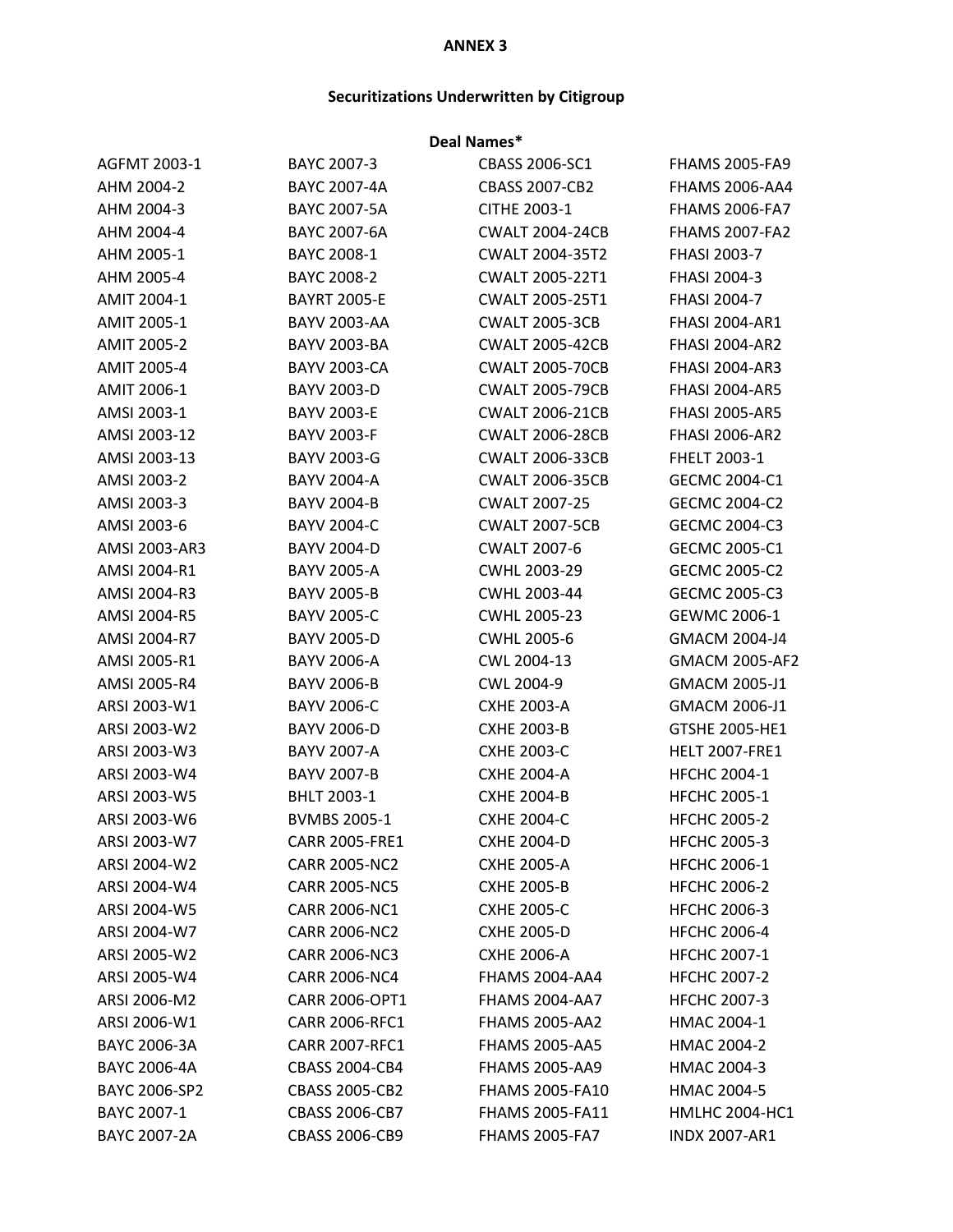| <b>INDX 2007-AR7</b>  | OPMAC 2005-5          | RALI 2004-QS15       | RAMC 2006-3           |
|-----------------------|-----------------------|----------------------|-----------------------|
| LBMLT 2003-4          | <b>OPMAC 2006-2</b>   | RALI 2004-QS16       | RAMC 2006-4           |
| <b>LCMLT 2006-HE1</b> | PPSI 2004-WCW2        | RALI 2004-QS2        | RAMC 2007-1           |
| LUM 2007-2            | PPSI 2004-WHQ2        | RALI 2004-QS3        | RAMC 2007-2           |
| MLMT 2008-C1          | PPSI 2005-WCW2        | RALI 2004-QS4        | RAMC 2007-3           |
| <b>MSC 2003-KIDS</b>  | <b>PPSI 2005-WHQ2</b> | RALI 2004-QS5        | RAMP 2003-RS10        |
| MSWFT 2004-MS1        | PPSI 2005-WHQ4        | RALI 2004-QS6        | RAMP 2003-RS11        |
| <b>MSWFT 2004-MS2</b> | Pure 2004             | RALI 2004-QS7        | RAMP 2003-RS2         |
| <b>MSWFT 2004-MS3</b> | <b>QUEST 2003-X1</b>  | <b>RALI 2004-QS8</b> | RAMP 2003-RS4         |
| <b>MSWFT 2004-MS4</b> | <b>QUEST 2003-X2</b>  | RALI 2005-QA12       | RAMP 2003-RS5         |
| <b>MSWFT 2004-MS5</b> | <b>QUEST 2003-X3</b>  | <b>RALI 2005-QA2</b> | RAMP 2003-RS6         |
| MSWFT 2004-MSA        | <b>QUEST 2003-X4A</b> | RALI 2005-QS1        | RAMP 2003-RS7         |
| MSWFT 2004-MSB        | <b>QUEST 2004-X1</b>  | RALI 2005-QS10       | RAMP 2003-RS8         |
| MSWFT 2004-MSC        | <b>QUEST 2004-X2</b>  | RALI 2005-QS14       | RAMP 2003-RS9         |
| MSWFT 2004-MSD        | <b>QUEST 2004-X3</b>  | RALI 2005-QS16       | RAMP 2003-RZ2         |
| MSWFT 2004-MSE        | <b>QUEST 2005-X1</b>  | RALI 2005-QS2        | RAMP 2004-RS1         |
| MSWFT 2004-MSF        | <b>QUEST 2006-X2</b>  | RALI 2005-QS3        | <b>RAMP 2004-RS2</b>  |
| MSWFT 2004-MSG        | RAAC 2005-RP1         | RALI 2005-QS4        | RAMP 2004-RS4         |
| MSWFT 2004-MSH        | RAAC 2006-RP2         | RALI 2005-QS5        | <b>RAMP 2004-RS5</b>  |
| NAA 2006-WF1          | RALI 2003-QS10        | RALI 2005-QS6        | RAMP 2004-RS6         |
| <b>NCHET 2003-1</b>   | RALI 2003-QS11        | RALI 2005-QS7        | RAMP 2004-RS7         |
| <b>NCHET 2003-3</b>   | RALI 2003-QS12        | RALI 2005-QS8        | RAMP 2004-SL1         |
| <b>NCHET 2003-4</b>   | RALI 2003-QS13        | <b>RALI 2006-QA2</b> | RAMP 2004-SL3         |
| <b>NCHET 2003-6</b>   | RALI 2003-QS14        | RALI 2006-QS1        | <b>RAMP 2005-EFC5</b> |
| <b>NCHET 2004-1</b>   | RALI 2003-QS15        | RALI 2006-QS10       | RAMP 2006-RZ1         |
| <b>NCHET 2004-3</b>   | RALI 2003-QS16        | RALI 2006-QS13       | <b>RAMP 2007-RS2</b>  |
| <b>NCHET 2005-1</b>   | RALI 2003-QS17        | RALI 2006-QS14       | RASC 2003-KS1         |
| <b>NHELI 2006-FM2</b> | RALI 2003-QS18        | RALI 2006-QS2        | RASC 2003-KS10        |
| <b>NHELI 2006-WF1</b> | RALI 2003-QS19        | RALI 2006-QS4        | RASC 2003-KS11        |
| NHELI 2007-2          | RALI 2003-QS2         | RALI 2006-QS7        | RASC 2003-KS2         |
| <b>NSTR 2007-A</b>    | RALI 2003-QS20        | <b>RALI 2006-QS8</b> | RASC 2003-KS4         |
| <b>NSTR 2007-B</b>    | RALI 2003-QS21        | RALI 2006-QS9        | RASC 2003-KS7         |
| <b>NSTR 2007-C</b>    | RALI 2003-QS22        | RALI 2007-QS1        | RASC 2003-KS8         |
| OOMLT 2004-1          | RALI 2003-QS23        | RALI 2007-QS5        | RASC 2004-KS11        |
| OOMLT 2004-3          | RALI 2003-QS3         | RAMC 2003-2          | RASC 2004-KS2         |
| OOMLT 2005-1          | RALI 2003-QS4         | RAMC 2003-3          | RASC 2004-KS3         |
| <b>OOMLT 2005-2</b>   | RALI 2003-QS5         | RAMC 2003-4          | RASC 2004-KS5         |
| OOMLT 2005-3          | RALI 2003-QS6         | RAMC 2004-1          | RASC 2004-KS9         |
| OOMLT 2005-4          | RALI 2003-QS7         | RAMC 2004-2          | RASC 2005-EMX1        |
| OOMLT 2005-5          | RALI 2003-QS8         | RAMC 2004-3          | RASC 2005-KS6         |
| OOMLT 2006-1          | RALI 2003-QS9         | RAMC 2004-4          | RASC 2006-EMX1        |
| OOMLT 2007-4          | RALI 2004-QS1         | RAMC 2005-1          | RASC 2006-EMX3        |
| OOMLT 2007-6          | RALI 2004-QS10        | RAMC 2005-2          | RASC 2006-KS3         |
| OOMLT 2007-CP1        | RALI 2004-QS11        | RAMC 2005-3          | RASC 2006-KS4         |
| OOWLT 2004-1          | RALI 2004-QS12        | RAMC 2005-4          | RAST 2006-A13         |
| OPMAC 2005-1          | RALI 2004-QS13        | RAMC 2006-1          | RAST 2007-A5          |
| OPMAC 2005-3          | RALI 2004-QS14        | RAMC 2006-2          | RFMS2 2006-HSA1       |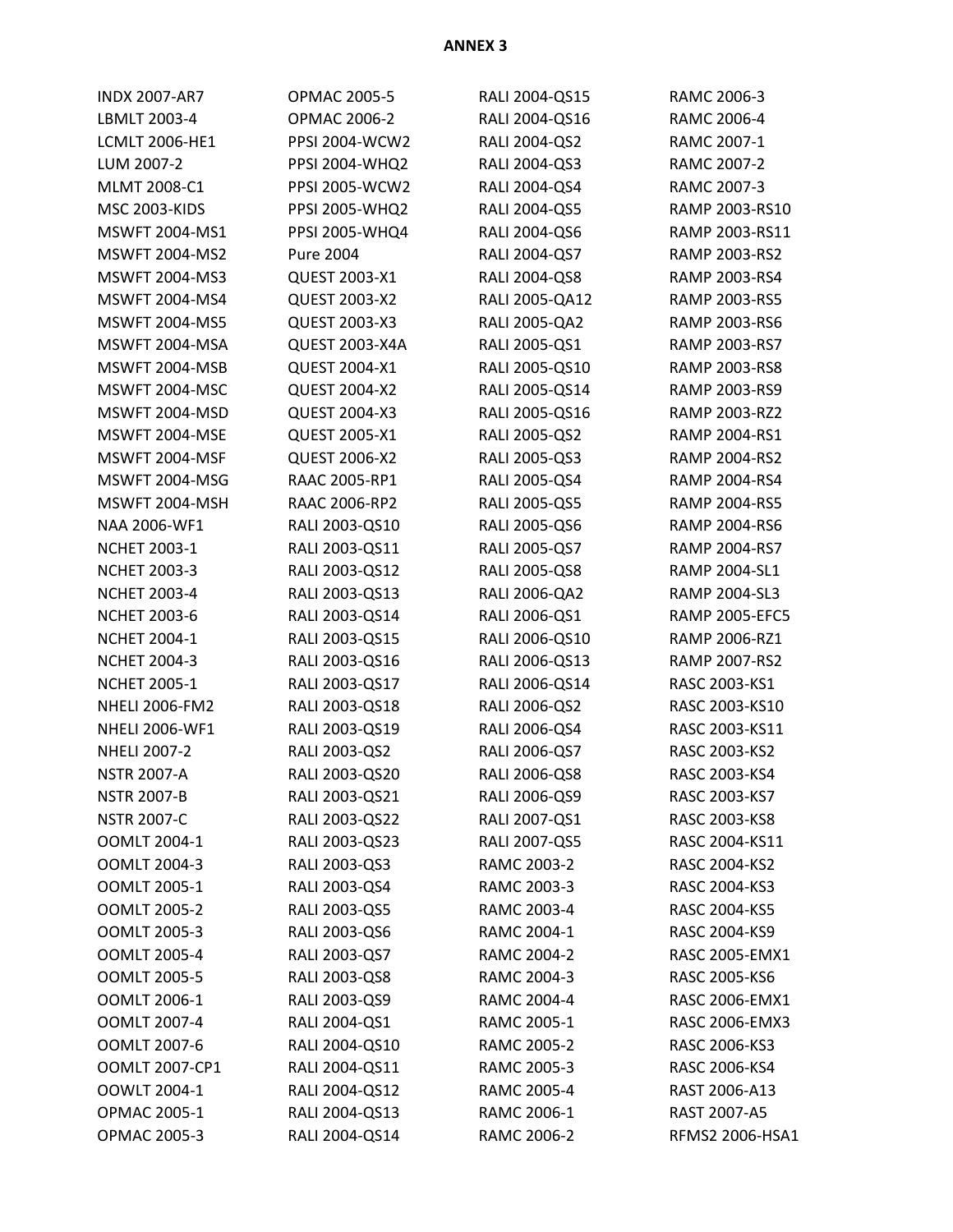| RFMS2 2006-HSA4        | <b>RFMSI 2004-S8</b>  | <b>TRUMN 2004-LT1</b> | <b>WFMBS 2005-4</b>    |
|------------------------|-----------------------|-----------------------|------------------------|
| <b>RFMS2 2007-HSA2</b> | <b>RFMSI 2004-S9</b>  | <b>WFALT 2007-PA2</b> | <b>WFMBS 2005-8</b>    |
| RFMSI 2003-S1          | <b>RFMSI 2005-S1</b>  | <b>WFALT 2007-PA5</b> | <b>WFMBS 2005-AR1</b>  |
| RFMSI 2003-S10         | <b>RFMSI 2005-S3</b>  | <b>WFHET 2005-1</b>   | <b>WFMBS 2005-AR5</b>  |
| RFMSI 2003-S13         | <b>RFMSI 2005-S4</b>  | <b>WFHET 2005-2</b>   | <b>WFMBS 2005-AR9</b>  |
| RFMSI 2003-S14         | <b>RFMSI 2005-S5</b>  | <b>WFMBS 2003-1</b>   | <b>WFMBS 2006-1</b>    |
| <b>RFMSI 2003-S15</b>  | <b>RFMSI 2005-S6</b>  | <b>WFMBS 2003-11</b>  | <b>WFMBS 2006-14</b>   |
| RFMSI 2003-S18         | <b>RFMSI 2005-S8</b>  | WFMBS 2003-14         | <b>WFMBS 2006-15</b>   |
| <b>REMSI 2003-S20</b>  | <b>RFMSI 2006-S10</b> | <b>WFMBS 2003-15</b>  | <b>WFMBS 2006-18</b>   |
| <b>RFMSI 2003-S3</b>   | <b>RFMSI 2006-S11</b> | <b>WFMBS 2003-19</b>  | <b>WFMBS 2006-3</b>    |
| <b>RFMSI 2003-S4</b>   | <b>RFMSI 2006-S3</b>  | <b>WFMBS 2003-D</b>   | <b>WFMBS 2006-5</b>    |
| <b>RFMSI 2003-S5</b>   | <b>RFMSI 2007-S6</b>  | <b>WFMBS 2003-G</b>   | <b>WFMBS 2006-AR16</b> |
| <b>RFMSI 2003-S7</b>   | RFSC 2003-RP1         | <b>WFMBS 2004-2</b>   | WFMBS 2007-1           |
| <b>RFMSI 2004-S1</b>   | <b>RFSC 2003-RP2</b>  | <b>WFMBS 2004-3</b>   | WFMBS 2007-16          |
| <b>RFMSI 2004-S2</b>   | <b>RFSC 2004-RP1A</b> | <b>WFMBS 2004-5</b>   | <b>WFMBS 2007-2</b>    |
| <b>RFMSI 2004-S3</b>   | <b>RSMLT 2006-1</b>   | <b>WFMBS 2004-D</b>   | <b>WFMBS 2007-4</b>    |
| <b>RFMSI 2004-S4</b>   | <b>SRFC 2007-2A</b>   | <b>WFMBS 2004-G</b>   | <b>WFMBS 2007-5</b>    |
| <b>RFMSI 2004-S5</b>   | <b>SURF 2003-BC2</b>  | <b>WFMBS 2004-I</b>   |                        |
| <b>RFMSI 2004-S6</b>   | <b>TRUMN 2004-1</b>   | <b>WFMBS 2004-P</b>   |                        |
| <b>RFMSI 2004-S7</b>   | <b>TRUMN 2004-2</b>   | <b>WFMBS 2005-13</b>  |                        |

**\*Should a securitization inadvertently not be listed notwithstanding that Citi and any of its affiliates served as the issuer, sponsor, depositor or underwriter, that securitization will be treated as if it was listed.**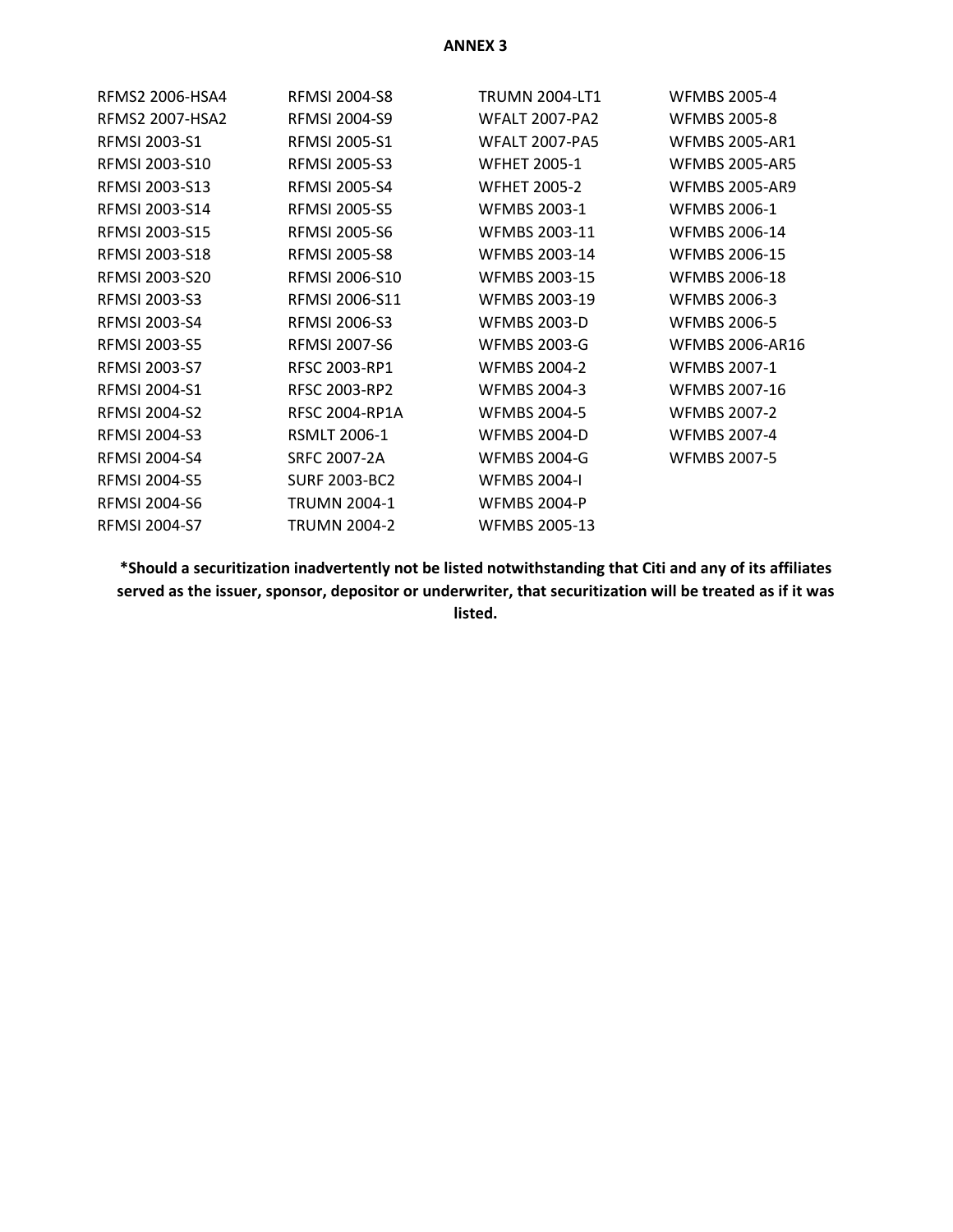## **Resecuritizations and Net Interest Margin Securities**

| Deal Names*            |                        |                       |                       |  |
|------------------------|------------------------|-----------------------|-----------------------|--|
| AQNIM 2003-N1          | <b>CMLTI 2004-RR1</b>  | PPNIM 2004-WCWN2      | <b>SBFT 2005-ARW2</b> |  |
| <b>AQNIM 2004-RN1</b>  | <b>CMLTI 2004-RR2</b>  | PPNIM 2004-WHQN2      | <b>SBFT 2005-ARW4</b> |  |
| <b>AQNIM 2004-RN2</b>  | CMLTI 2005-12          | PPNIM 2005-WCWN2      | <b>SBFT 2005-HE3</b>  |  |
| <b>AQNIM 2004-RN4</b>  | CMLTI 2006-11          | RAMC 2007-3W          | <b>SBFT 2005-HE4</b>  |  |
| <b>AQNIM 2004-RN6</b>  | <b>CMLTI 2006-8</b>    | <b>RENIM 2004-A</b>   | <b>SBFT 2005-HEN1</b> |  |
| <b>AQNIM 2005-RN1</b>  | <b>CMLTI 2006-WF1W</b> | <b>RENIM 2004-C</b>   | <b>SBFT 2005-KS6N</b> |  |
| <b>AQNIM 2005-RN4</b>  | CMLTI 2007-11          | <b>RESIF 2005-C</b>   | <b>SBFT 2005-NC3</b>  |  |
| <b>ARNIM 2003-4</b>    | CMLTI 2007-12          | <b>RESIF 2005-D</b>   | <b>SBFT 2005-OPT4</b> |  |
| <b>ARNIM 2003-N2</b>   | CMLTI 2007-3           | <b>RESIF 2006-A</b>   | SBFT 2005-WF2         |  |
| <b>ARNIM 2003-N3</b>   | CMLTI 2007-9           | <b>RESIF 2006-B</b>   | <b>SBFT 2005-WFH2</b> |  |
| <b>ARNIM 2003-N5</b>   | CMLTI 2008-3           | <b>RESIF 2006-C</b>   | SBFT 2005-WFHE        |  |
| <b>ARNIM 2003-N7</b>   | <b>CMLTI 2008-AR1</b>  | <b>RESIX 2005-C</b>   | <b>SBFT 2005-WFN1</b> |  |
| <b>ARNIM 2004-WN6</b>  | <b>CMLTI 2008-AR4</b>  | <b>RESIX 2005-D</b>   | <b>SBFT 2006-AMC1</b> |  |
| ARNIM 2006-W1          | <b>CMLTI 2008-RR1</b>  | <b>RESIX 2006-A</b>   | <b>SBFT 2006-AR6N</b> |  |
| BFAT 2003-SSRA         | <b>CMLTI 2008-RR5</b>  | <b>RESIX 2006-B</b>   | <b>SBFT 2006-HE2</b>  |  |
| BFAT 2004-SSRA         | <b>FHAMS 2006-RE1</b>  | <b>RESIX 2006-C</b>   | <b>SBFT 2006-KS3N</b> |  |
| <b>BFAT 2007-SR1A</b>  | <b>HSNIM 2004-1</b>    | RMAC 2005-01          | <b>SBFT 2006-KS4N</b> |  |
| <b>BFAT 2007-SSR2</b>  | <b>HSNIM 2004-2</b>    | RMAC 2005-03          | SBFT 2006-NC1         |  |
| CARRN 2004-1           | <b>HSNIM 2004-5</b>    | RMAC 2006-01          | SBFT 2006-WF1         |  |
| <b>CARRN 2004-2</b>    | <b>NSTRN 2006-1</b>    | RMAC 2007-01          | SBFT 2006-WFHE        |  |
| <b>CARRN 2005-NC1</b>  | <b>NSTRN 2006-2</b>    | SBFT 2003-01          | SBFT 2006-WMC1        |  |
| <b>CARRN 2005-NC2</b>  | <b>NSTRN 2007-A</b>    | SBFT 2003-02          | <b>SBFT 2007-AMC1</b> |  |
| <b>CARRN 2005-NC5</b>  | <b>OONIM 2007-5A</b>   | <b>SBFT 2003-HE3</b>  | <b>SBFT 2007-AMC2</b> |  |
| <b>CARRN 2005-OPT1</b> | OPNIM 2005-1           | SBFT 2003-HE4         | <b>SBFT 2007-WFH2</b> |  |
| <b>CARRN 2005-OPT2</b> | <b>OPNIM 2005-3</b>    | SBFT 2003-HE4         |                       |  |
| <b>CARRN 2005-OPT3</b> | <b>OPNIM 2005-5</b>    | SBFT 2004-OPT1        |                       |  |
| <b>CARRN 2006-NC1</b>  | <b>OPNIM 2006-2</b>    | <b>SBFT 2004-RES1</b> |                       |  |

**\*Should a securitization inadvertently not be listed notwithstanding that Citi and any of its affiliates served as the issuer, sponsor, depositor or underwriter, that securitization will be treated as if it was listed.**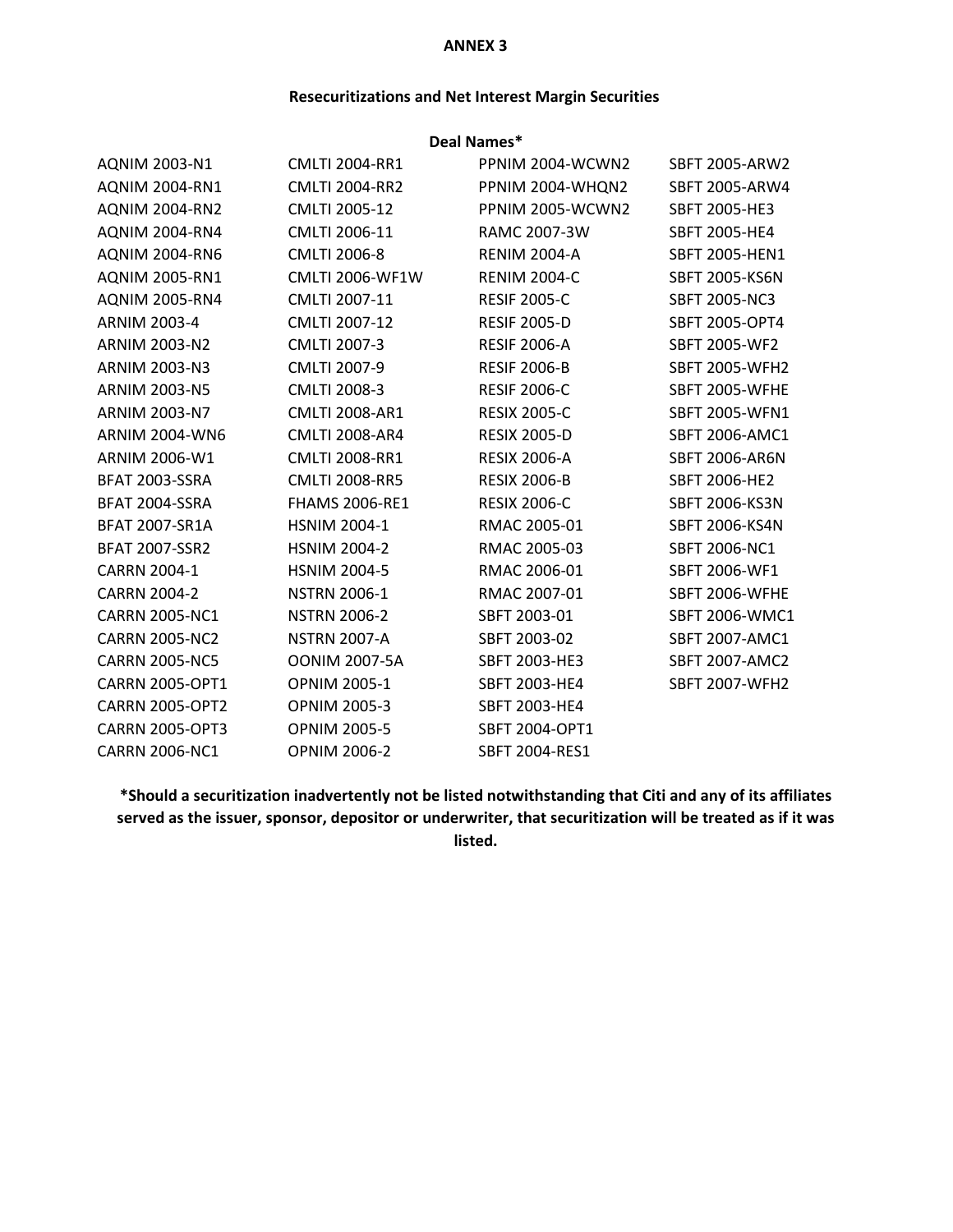### **CDOs**

#### **Deal Names\***

888 Tactical Fund, Ltd. CIT Middle Market Funding Adams Square Funding II Ltd. Class V Funding III, Ltd. AIMCO CLO, Series 2005-A Clear Lake CLO AIMCO CLO, Series 2006-A, Ltd Cloverie PLC Ajax Bambino Funding, Ltd Cloverie PLC (Sphaera) American Cap. 2005-1 Cobalt Apidos CDO III Coldwater CDO, Ltd. Armitage ABS CDO, Ltd. Collineo Euromax VI Athos Funding, Ltd Comstock Funding Ltd Atlantis Funding Ltd. **Connecticut Valley III** Connecticut Valley III Avanti Funding 2006-1, Ltd. Connecticut Valley IV Babson CLO 2005-II, Ltd Cookson 2007-6 Babson CLO 2007-1 Ltd. Dalradian European CLO Babson CLO Ltd 2005-1 Dalradian European CLO II Beach Street IV Synthetic CLO Derby I Beach Street Synthetic CLO **Diversey Harbor ABS CDO, Ltd.** Beach Street Synthetic CLO II Diversified Global Securities Limited II Beecher Loan Fund Dryden XI Blue Bell Funding, Ltd Duchess IV CLO BV Bonifacious, Ltd. **Bonifacious**, Ltd. **Duchess V CLO BV** Bridgeport CLO Ltd Duchess VI Bridgeport II CLO LTD Duncannon CRE CDO Bristol Bay CLO, Ltd **Eastland CLO** Bryant Park, Ltd **Eaton Vance CDO VII plc** Eaton Vance CDO VII plc Bushnell Loan Fund 2004 **Eaton Vance X** Bushnell Loan Funding II ECP CLO 2008-1 Callidus Debt Partners CLO Fund ECP CLO 2008‐2 Callidus Debt Partners CLO Fund V Fund Tendeavor Funding, Ltd Callidus Debt Partners CLO Fund VI ESP Funding I, Ltd CAMBER 5, Ltd **Euro Atlantis Static CLO** Cannington Eurocredit VII Capital Source CLO 2005-1 Euromax CapMark VI Ltd. **Evolution II** Capmark VII CRE CDO FAB US 2006-1 Plc. CBASS V, Ltd Foley Square CDO Cent CDO 15 Limited Fort Point CDO I Ltd. Centre Pacific **Fort Point CDO II, Ltd Centurion XI Centurion XI Fortress Credit Funding CLO** Cetus 2006‐1 Ltd. Fortress III‐IV CLO Cetus 2006-2 Ltd. Foxe Basin CLO, Ltd Cetus 2006‐4 Ltd. G Square Finance, Ltd Chatham Light CLO, Ltd GEM LIGOS III Chatham Light II, Ltd GEM VIII, Ltd CIT CLO I Golub Capital Funding CLO-8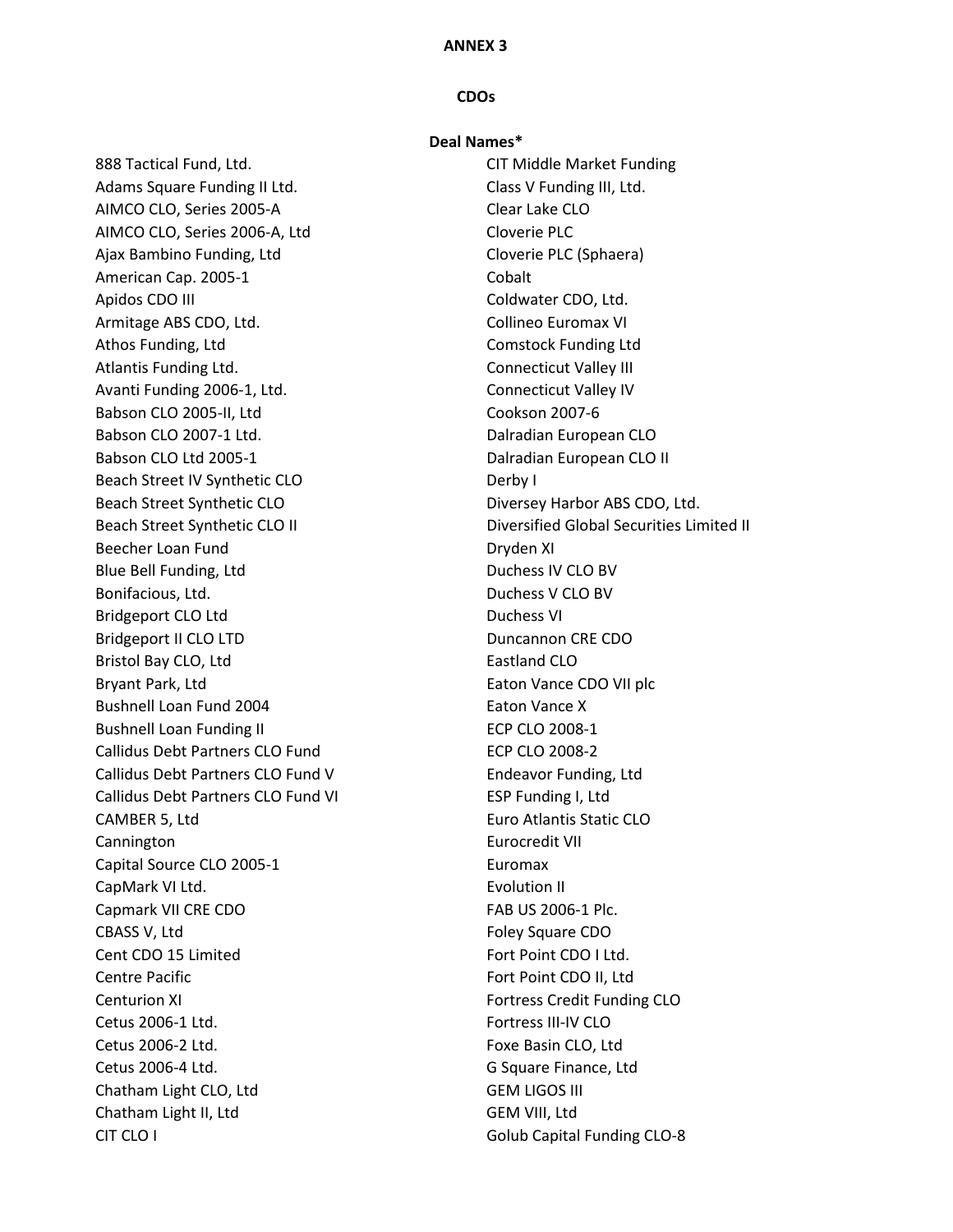Gramercy Real Estate CDO 2005-1 LNR 2003-01, Ltd Gramercy Real Estate CDO 2007-1 Lombard Street CLO Plc Granite Ventures I Madaket Funding I, Ltd. Granite Ventures II and a state of the Madison Park Funding II and Madison Park Funding II Granite Ventures III and a state of the Madison Park Funding III, Ltd Grayhawk Madison Park V Great Lakes II LLC **Container and Container Container Container Container Container Container Container Container** Greens Creek Funding Marathon CLO, II Grenadier Funding, Ltd McKinley Funding, Ltd Gresham Capital CLO **McKinley II Funding, Ltd** GSC 2006-1, Ltd. Merritt Funding Trust CDO 2005-1 GSC CDO VIII **Millstone Funding, Ltd** GSC European CDO V **MM** Community Funding IX, Ltd G-Square Finance Ltd. MGCAPS Funding XIX G-STAR 2003-3, Ltd Mugello ABS CDO 2006-1, Ltd. G-Star 2004-4, Ltd Nautique G-Star 2005-5, Ltd Navigator CDO 2003, Ltd Halcyon Loan Investors CLO I, Ltd Navigator CDO 2004 Halcyon Structured Asset Management Long/Short Navigator CLO 2005, Ltd Harbourview **Neptune CDO III, Ltd.** Hartford Mezzanine Investors I Northstar CRE CDO IX HFT RE CDO Northstar IV High Tide New York Real Estate CDO I, Ltd . Highland Credit Opportunities CDO, Ltd N-Star Real Estate CDO II, Ltd Highlander Euro CDO IV B.V. N-Star Real Estate CDO III, Ltd HSPI Diversified CDO Fund I, Ltd. NET NET NYLIM Flatiron 2006-1 CLO HSPI Diversified CDO Fund II, Ltd. Contagon Investment Partners XI LTD. Hudson Canyon Funding The Control of Canadian Cortains III CDO, Ltd. Hudson Canyon Funding II Canyon Funding II CDO, Ltd. ICE 1 Orchid Structured Finance CDO II, Ltd InCaps Funding II, Ltd Palladio Ivy Lane CDO Ltd. **Palladio III** Jackson 2006‐1 Segregated Portfolio Palmer ABS CDO 2007‐1, Ltd. Jubilee CDO IX B.V. Pangaea 2007-1 Jupiter High Grade CDO VII, Ltd. **Pillars I** Kent Funding, Ltd. Pinnacle Peak CDO I LTD Klio Funding Upsize **Pinnacle Point Funding, Ltd** Pinnacle Point Funding, Ltd Klio Funding, Ltd Plettenberg Bay CDO, Ltd Klio II Funding, Ltd **PPM Riviera Loan Fund** Klio II Funding Upsize **Pro Rata Funding, Ltd** KLIO III Funding, Ltd **Pure Mortgages 2004** Klio Structured Investments 2005-1 Cuatro – PmX Funding, Ltd. Lacerta ABS CDO 2006-1, Ltd. And Raffles Place Funding, Ltd Lafayette Square CLO **Raffles Place II Funding, Ltd** Laguna Seca Funding I, Ltd. **Rampart CLO I**, Ltd Legg Mason Real Estate CDO I, Ltd Regent Restructure Liberty Regional Diversified Funding 2004‐1, Ltd